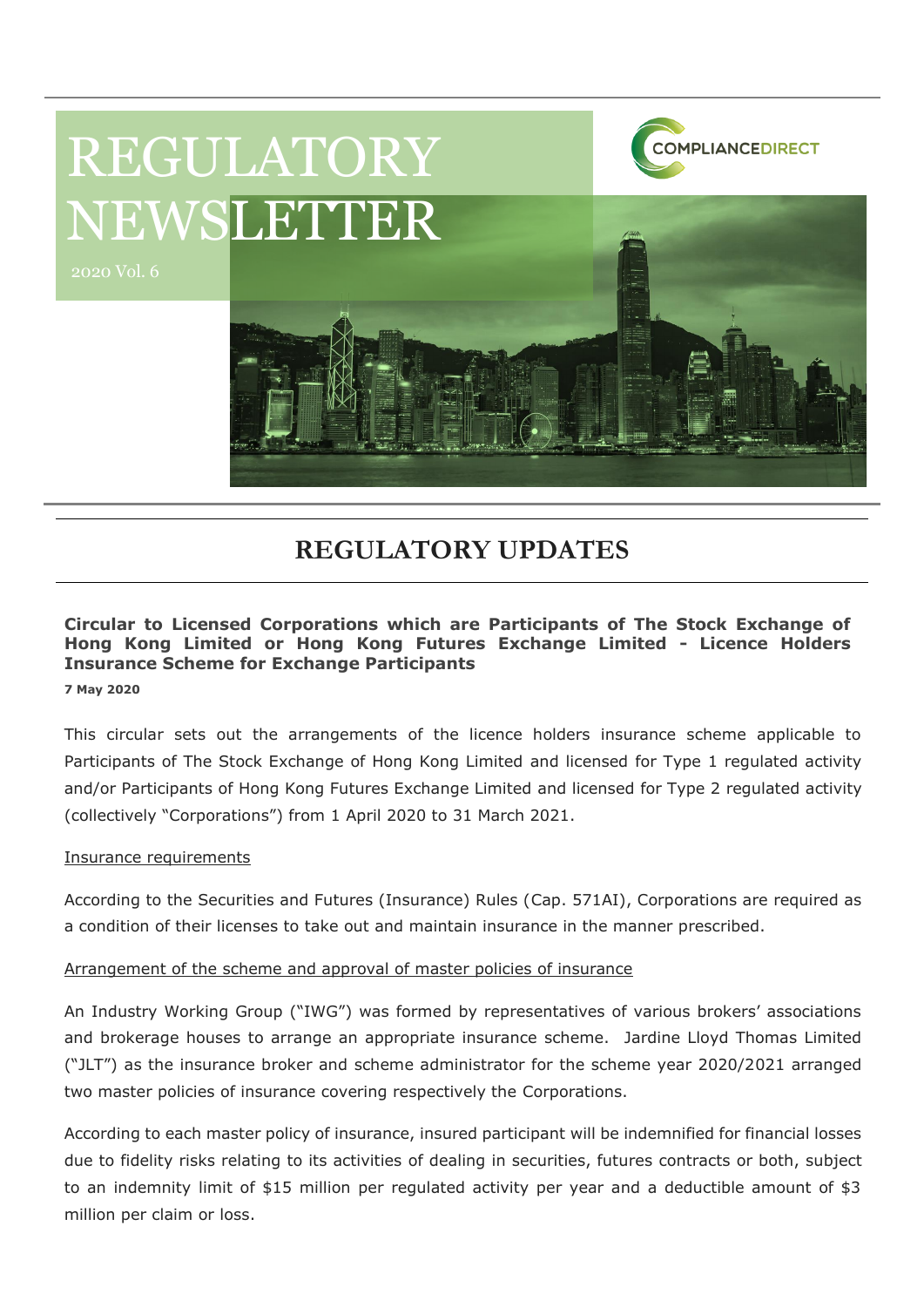#### Premium allocation

For Basic premium and variable premium, insured participants are required to pay minimum basic premium and variable premium.

Minimum basic premium (20% of the gross premium quoted for each Corporations) is the administration cost that insurers accord to the scheme. Variable premium (the remaining 80% of the gross premium) will be allocated based on the annual turnover of individual participants during the previous calendar year as a proportion of the total turnover of all participants under the same licensed regulated activities conducted, subject to adjustments for any premium loading and/or discount (mentioned below) where applicable.

As a fixed premium loading, the IWG approved a fixed premium loading of \$15,000 for each claim notification lodged.

For more details of the premium loading, please refer to the circular published by the SFC below.



## **Concurrent SFC-HKMA thematic review of spread charges and other practices 18 May 2020**

The SFC and HKMA will commence a concurrent thematic review to assess intermediaries' spread charges and other practices as well as their compliance with requirements governing the disclosure of trading capacity and monetary benefits under the Code of Conduct. The review will cover policies, procedures, systems, controls on the selected intermediaries and aims to ascertain whether clients are being expose to any excessed spreads or charges.

According to the Code of Conduct, intermediaries should act honestly, fairly, and with due skill, care and diligence in the best interests of their clients; make adequate disclosure of relevant material information in their dealings with their clients; and avoid conflicts of interest, and when they cannot be avoided, ensure that their clients are treated fairly.

To comply with these requirements, intermediaries are expected to:

- have in place appropriate policies, systems, controls and management supervision over order handling and spread charges;
- properly disclose price, fees, monetary benefits received and trading capacity to clients; and
- maintain adequate records (e.g. telephone recordings) to ensure compliance with internal policies and procedures as well as with regulatory requirements and to enable reviews or investigations

**[View](https://www.sfc.hk/edistributionWeb/gateway/EN/circular/suitability/doc?refNo=20EC44) [Circular](https://www.sfc.hk/edistributionWeb/gateway/EN/circular/suitability/doc?refNo=20EC44)**